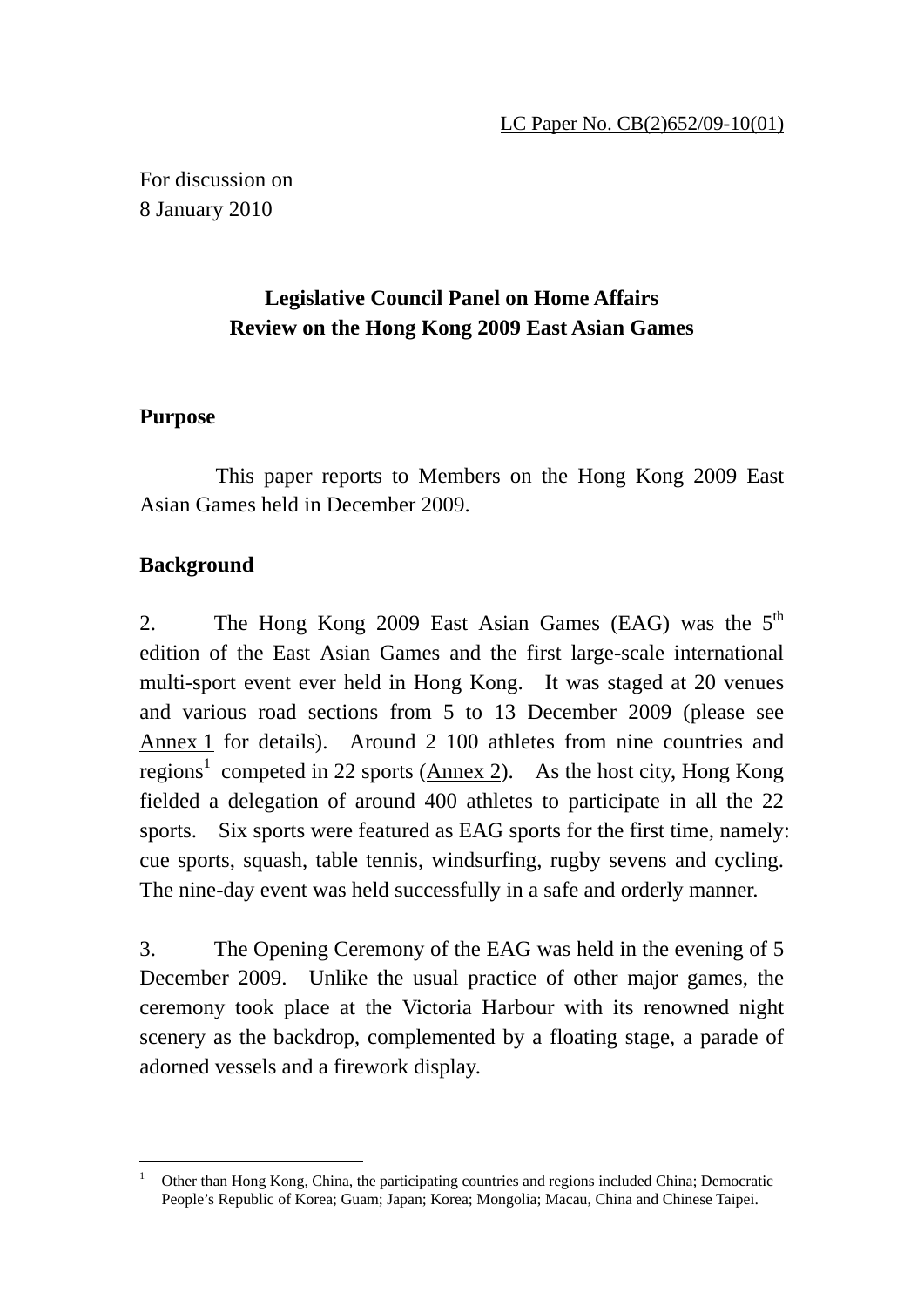4. Athletes from various countries and regions set a total of 58 new EAG records<sup>2</sup>. The Hong Kong delegation also achieved the best-ever result in major games by winning a total of 110 medals, comprising 26 gold, 31 silver and 53 bronze (please see Annex 3 for details) and ranked 4<sup>th</sup> in the medal tally, coming just after China, Japan and Korea (please see Annex 4 for the medal tally). Hong Kong athletes had outstanding performances in many events and made major breakthroughs in team events like football, rugby sevens and hockey. The Hong Kong Men's football team won a historic gold medal in major games by beating the Japanese team in the finals. The Men's and Women's rugby sevens teams took a silver and a bronze respectively, while the Men's hockey team got a bronze. Hong Kong also did well in its elite sports. For instance, Hong Kong cyclists snatched the gold, silver and bronze medals in the Men's individual road race while the Hong Kong squash team made a clean sweep of all the seven gold medals. Our windsurfing and wushu athletes also won three and five gold medals respectively.

5. While the achievements of Hong Kong athletes in the EAG was remarkable, the success of the EAG hinged on the participation of the whole community and the staunch support from different sectors and organisations in the preparation and staging of the Games.

#### **Participation of the whole community**

-

6. In order to involve the whole community in the EAG, the Administration and the 2009 East Asian Games (Hong Kong) Limited (EAG Company) embarked on various promotional and publicity activities years ago. Such activities included the design of emblem, slogan, mascots, torch, medals, countdown clock and theme song, as well as the setting up of a dedicated EAG website and gallery. After the One-year Countdown Ceremony held on 5 December 2008, promotional and publicity activities gradually intensified, including the 200-day countdown to EAG held in May. The City Dress-up programme and the broadcast of announcements of public interest on television and radio were launched in the end of June. We also issued press releases in the

<sup>&</sup>lt;sup>2</sup> The 58 new EAG records comprised 3 in athletics, 3 in shooting, 17 in weight-lifting and 35 in swimming.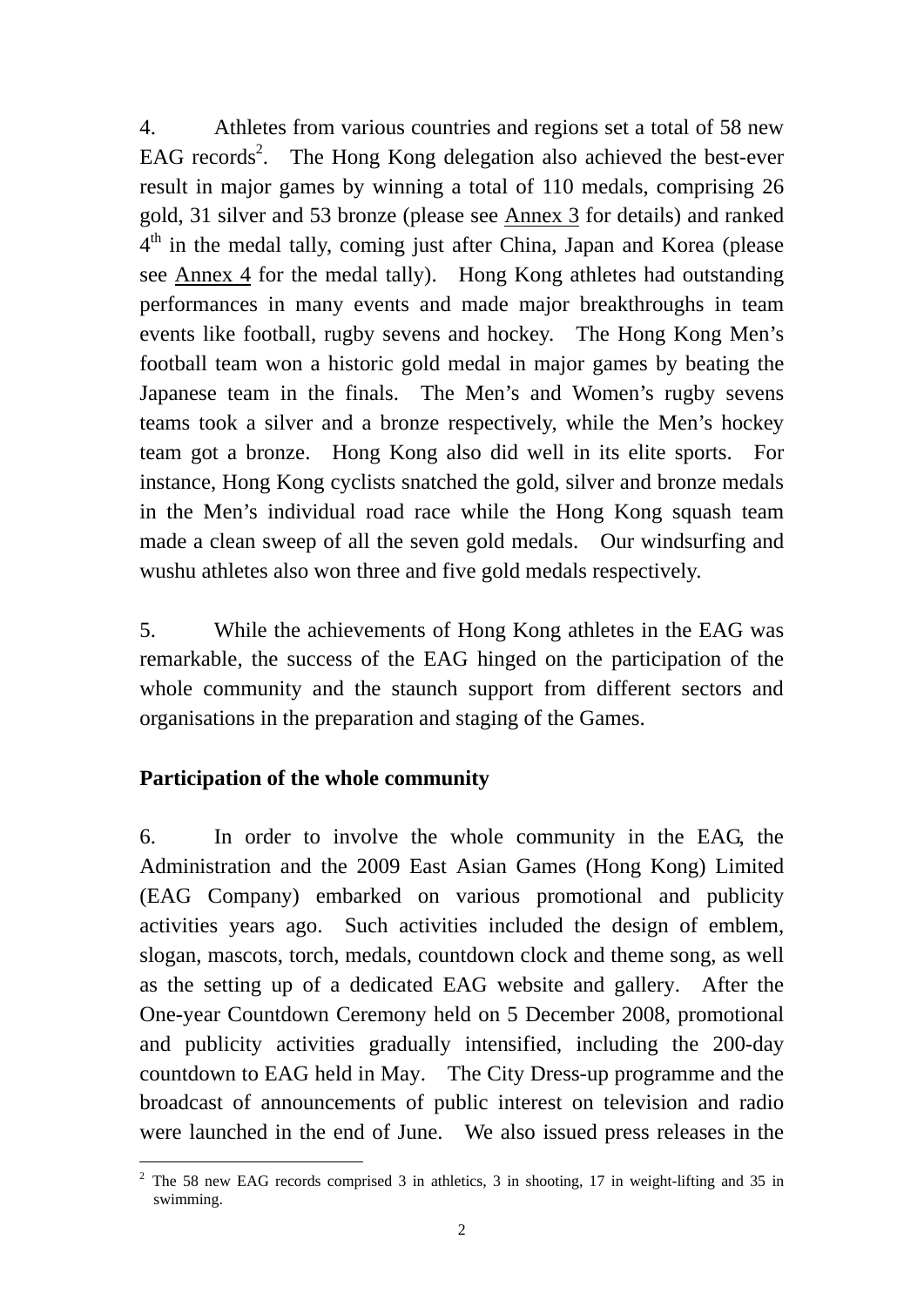Asian region in different languages including Chinese, English, Japanese, Korean and Mongolian to publicise the Games.

7. Publicity activities to promote the EAG culminated about three months before the opening ceremony to enhance public awareness of the event. Major activities included the 100-day countdown to EAG and the torch relay held on 29 August. We also sponsored 12 reporters from Japan, Korea and Taiwan to come to Hong Kong to report on this event and other EAG preparations. In addition, during the period from September to the end of November, the School Torch Relay Programme was held in more than 500 primary and secondary schools and tertiary institutions, attracting the participation of over 400 000 teachers and students. From October onwards, we enhanced the city dress-up programme to boost the atmosphere of the EAG in the city. At the district level, more than 350 supporting programmes were organised by various organisations in the 18 districts. Some of the major ones included the "Sports Carnival" in Wong Tai Sin, the "EAG Floats Procession" in Shum Shui Po and "Celebrating National Day and Welcoming East Asian Games" in Yau Tsim Mong District. Besides, we obtained the support of various trades including transport, hotel and shopping malls to assist in the publicity of the EAG. On the night of the Opening Ceremony of the EAG, some shopping malls also organised celebration activities and live broadcast of the ceremony.

8. During the Games period, public support for the Games was best demonstrated by their attendance at competition venues. Of the 330 000 tickets (including those for the Opening and Closing Ceremonies) available for sale, over 265 000 or about 80% of the tickets were sold. The Hong Kong Jockey Club purchased 120 000 tickets for sponsoring students and teachers or members from over 800 local primary and secondary schools/tertiary institutions/youth groups to watch the competitions. For events with tickets available for sale, 15 out of 22 of them had been sold out before these events started. The overall attendance rate increased from over 30% during the preliminaries to over 80% during the finals, which was higher than many other major games. The attendance rates of individual events such as DanceSport and Taekwondo, even reached 100%.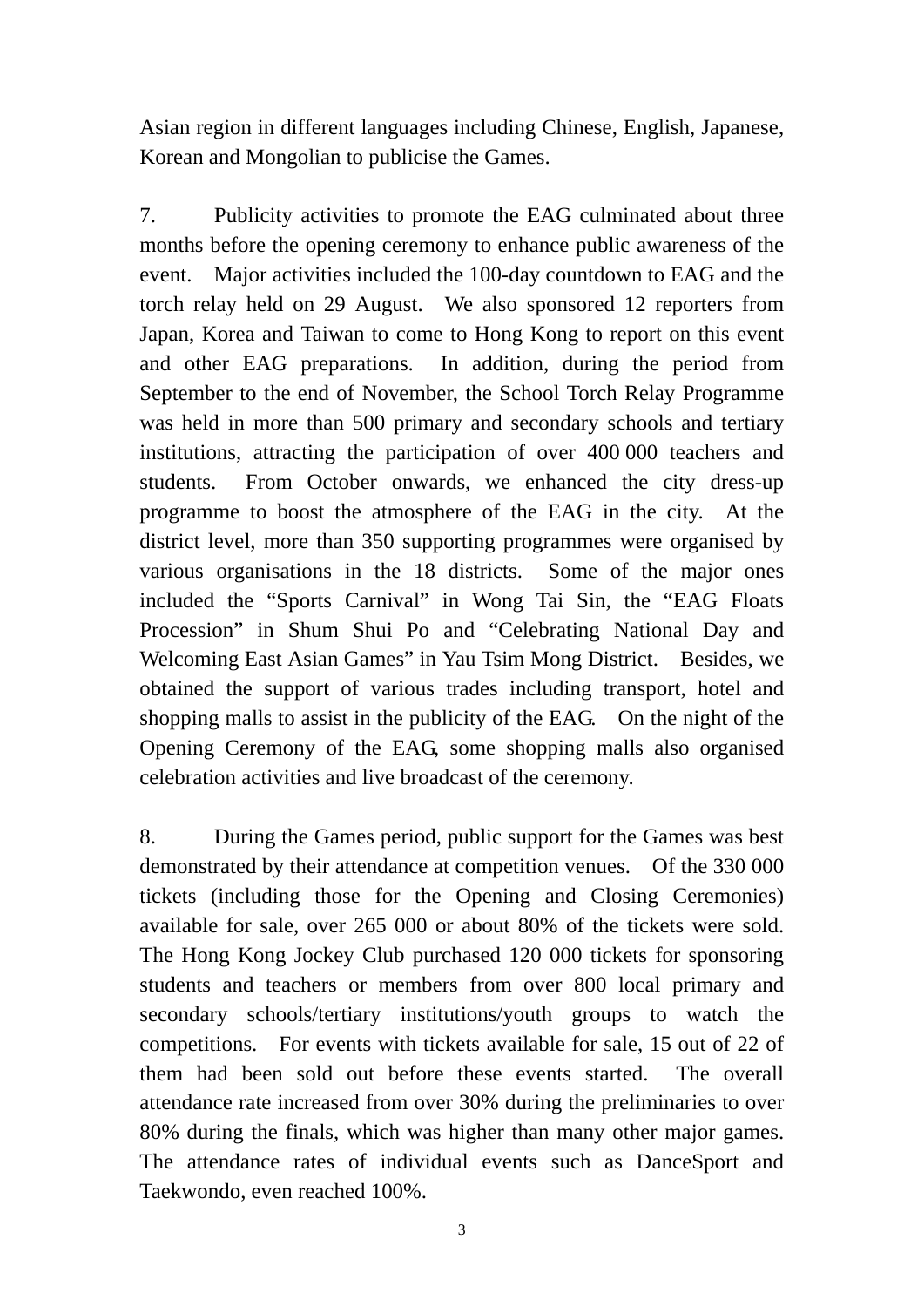9. The Opening Ceremony was watched by guests and spectators with admission tickets at the Tsim Sha Tsui Hong Kong Cultural Centre, while about 200 000 people and tourists witnessed the extravaganza on both sides of the Victoria Harbour and more chose to watch the live broadcast on television at various shopping malls or at home. We understand that the Opening Ceremony was also broadcast live via satellite to 18 countries and cities in the region and viewed by hundreds of millions of people. Also, we issued press release of the Opening Ceremony in 12 languages and broadcast a 3-minute clip of the ceremony globally.

10. Apart from the Opening Ceremony, the EAG reached another climax at the football finals on 12 December 2009. Almost 40 000 tickets at the Hong Kong Stadium were sold out on that day, and all local electronic media arranged the broadcast of the game. The most touching moment came when the Hong Kong team won the gold medal at last.

#### **Overseas tourists**

11. We began to actively promote the EAG through our overseas Economic and Trade Offices and the overseas offices of the Hong Kong Tourism Board one year before the EAG. We also disseminated news about the EAG through various consulates-general to both their nationals living in Hong Kong and back home. The EAG Company also launched its promotion of the EAG to travel agents and airlines and arranged for reservation of tickets for overseas tourists since June. During the EAG period from 2 to 13 December 2009, over 1.11 million tourists visited Hong Kong, representing an increase of more than 60 000 tourists (about 5.7%) when compared with the corresponding period in the previous year (i.e. 2008). The number represented an increase of 9.1% of Mainland tourists and 1.2% of non-Mainland tourists.

#### **Volunteers and voluntary groups**

12. Support from volunteers during the EAG was very important. We started recruiting volunteers in May 2008 and received more than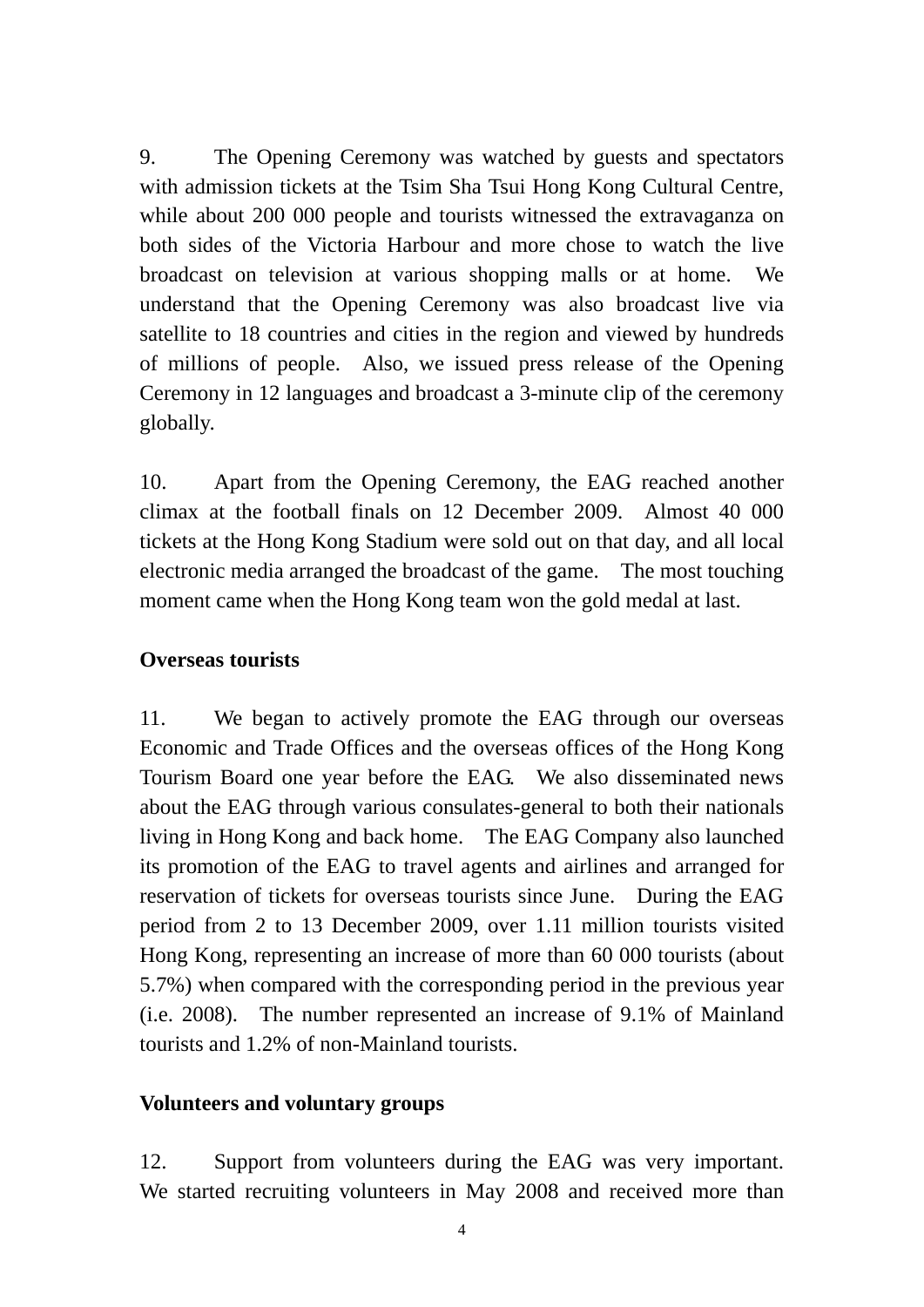14 000 applications. About 6 000 people from various sectors of the community were eventually shortlisted to receive general, specific and on-site training to assist in the opening and closing ceremonies, various competitions and related activities, as well as to receive athletes, guests and spectators from different countries and regions.

13. Apart from volunteers, a number of voluntary groups provided services during the EAG. They included the Auxiliary Medical Service, the St. John Ambulance, the Civil Aid Service, the Scout Association of Hong Kong, the Association of Hong Kong Flag-guards and the Hong Kong Sea School. Furthermore, 130 doctors and nurses from the Hospital Authority provided immediate medical services to injured athletes and other people at the competition venues; 150 professional physiotherapists and staff members of the Department of Rehabilitation Sciences and students of the physiotherapy programmes of the Hong Kong Polytechnic University provided professional services to athletes participating in various competitions; about 500 teachers and students from 18 schools and performing groups gave performances at competition venues.

#### **Media Coverage**

14. The EAG attracted considerable local and overseas media coverage. The EAG Media Centre, which was converted from the Exhibition Gallery located on the ground floor of the Hong Kong Central Library, accommodated the International Broadcasting Centre for processing and transmitting video and audio signals, the Press Conference Theatre for holding press briefings, and the Press Centre for providing work space for print journalists. Throughout the EAG, a total of about 2 500 journalists (including 2 200 local and 300 from overseas) were accredited. More than 4 000 photographs were issued by various major news agencies, and the news about the EAG was widely covered by both local and oversea media. For example, the news about the Closing Ceremony on 13 December 2009 was transmitted through 423 websites in 14 languages.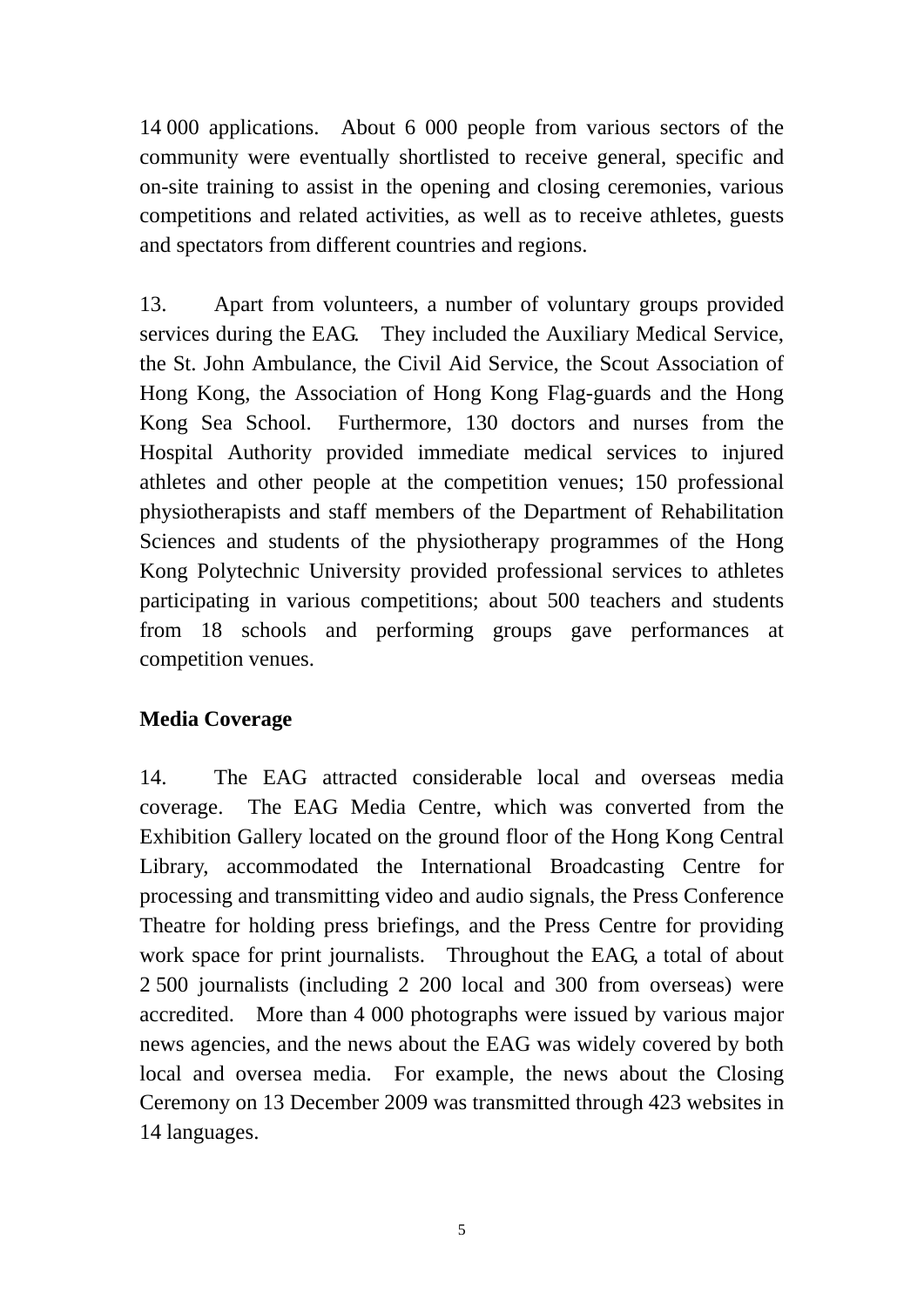#### **Sponsors**

15. Apart from the \$123 million allocated by the Finance Committee of the Legislative Council for covering the expenditure of the EAG, individual and corporate sponsors rendered substantive support to the smooth running of the EAG by offering sponsorships of over \$120 million in cash and tens of millions of dollars in kind.

#### **National Sports Associations**

16. As each sports event had its own requirements for venue, facilities, timing, scoring and assessment, we must rely on the National Sports Association (NSAs) which were experienced in organising international competitions. The NSAs did a great deal of preparation work before the opening of the EAG, including advising on venue arrangements, assisting in sourcing suitable competition facilities, liaising with referees and organising various test events, so as to ensure that the EAG competitions could be held smoothly.

#### **Related Government Departments and Organisations**

17. The success of the EAG also owed much to the concerted efforts of more than 40 government bureaux and departments. The security, traffic and transportation, food and health as well as immigration arrangements for the Games were finalised after thorough deliberation by various government departments and consultation with those affected.

## **Conclusion**

18. While there is room for improvement in the arrangements of individual areas in hosting the EAG, swift follow up actions were taken and contingency plans were implemented by the EAG Company, various government departments and relevant organisations through an effective communication and response mechanism that had been set up beforehand. For example, in response to the request for improvement to door sales service, four new sales outlets were arranged on top of the original three on the same day as we received the suggestion in order to meet the need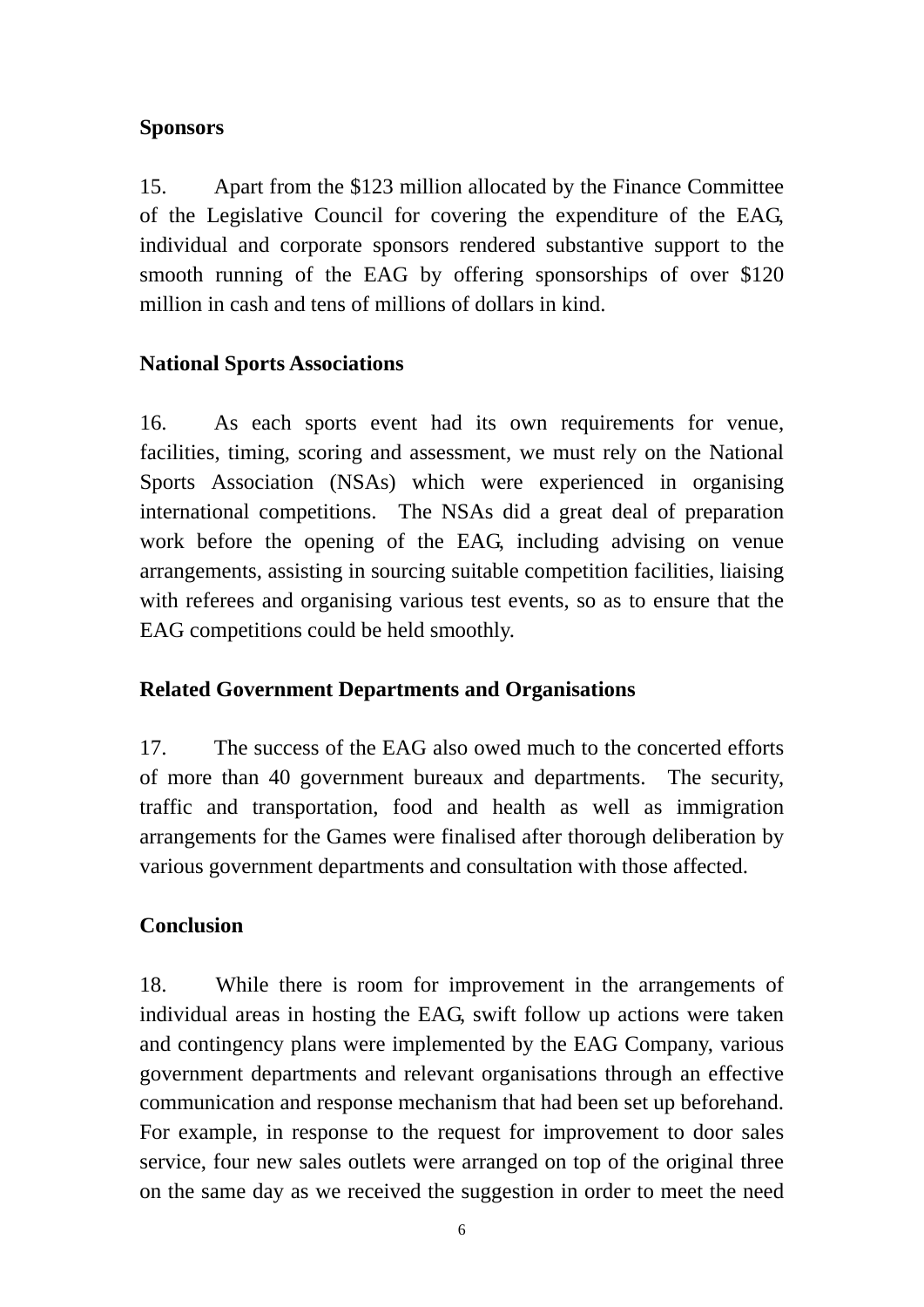of the public and visitors. We had also made improvements to the seating arrangements at individual venues to allow more spectators to watch the competitions at a better angle.

19. The full participation of the Hong Kong community in the EAG and the commendations by the participation teams have helped to enhance the international image of Hong Kong and strengthen our social cohesion.

20. The impressive achievements made by our athletes in the EAG were the results of their arduous training. In this respect, the Administration provided a special grant of \$ 19.4 million in December 2008 for athletes to make preparation and for NSAs to organise test events. The Administration also granted \$5.3 million for the Hong Kong delegation to participate in the event. The EAG provided our athletes with greater exposure to major competitions. They would be better prepared for future events, including the Guangzhou 2010 Asian Games and the London 2012 Olympic Games. The Hong Kong Sports Institute is conducting a more detailed review of the performances of our athletes at the EAG and it will report to the Sports Commission in due course. Taking into account the result of the review and other related factors, the Administration will consider whether it is necessary to have more intensive measures or new initiatives to further support athletes and promote sports development. On the other hand, the valuable experience gained has strengthened the capabilities of participating parties in organising major competitions and formulating promotional strategies, thereby further reinforcing Hong Kong as a capital of sports events.

#### **Advice Sought**

21. Members are invited to note the content of the paper.

**Home Affairs Bureau December 2009**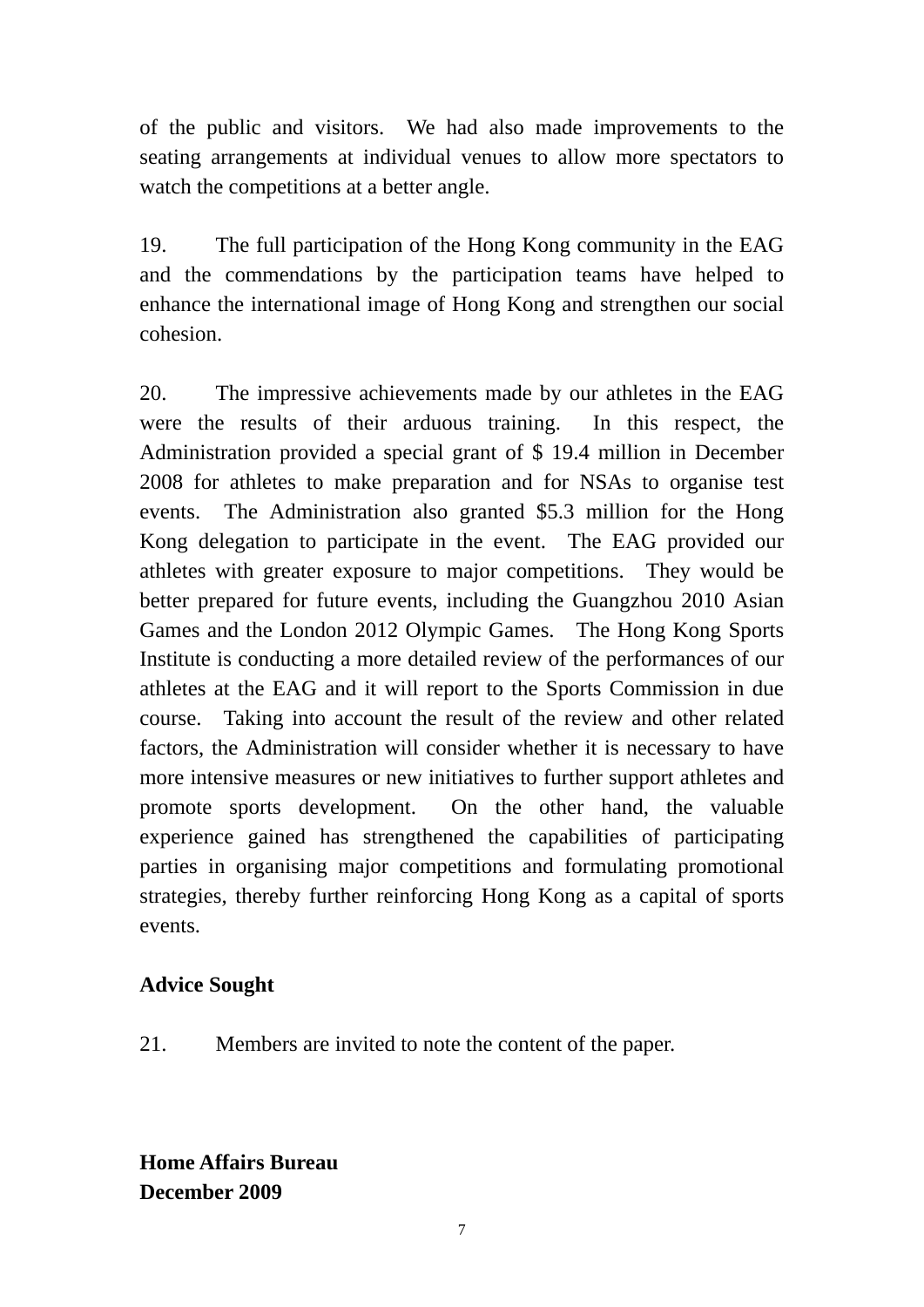附件一 **Annex 1** 

# **2009** 東亞運動會比賽項目及場地

# **2009 East Asian Games Competition Events and Venues**

| 比賽項目           |                   | 比賽場地                                               |  |  |
|----------------|-------------------|----------------------------------------------------|--|--|
| $\mathbf{1}$   | 水上運動              | 九龍公園游泳池                                            |  |  |
|                | Aquatics          | Kowloon Park Swimming Pool                         |  |  |
| $\overline{2}$ | 田徑                | 將軍澳運動場                                             |  |  |
|                | <b>Athletics</b>  | Tseung Kwan O Sports Ground                        |  |  |
| 3              | 羽毛球               | 伊利沙伯體育館                                            |  |  |
|                | Badminton         | Queen Elizabeth Stadium                            |  |  |
| 4              | 「籃球               | 西區公園體育館                                            |  |  |
|                | Basketball        | <b>Western Park Sports Centre</b>                  |  |  |
|                |                   | 香港體育館                                              |  |  |
|                |                   | Hong Kong Coliseum                                 |  |  |
| 5              | 保齡球               | 國際展貿中心                                             |  |  |
|                | <b>Bowling</b>    | Hong Kong International Trade & Exhibition Centre  |  |  |
| 6              | 桌球                | 國際展貿中心                                             |  |  |
|                | <b>Cue Sports</b> | Hong Kong International Trade & Exhibition Centre  |  |  |
| $\overline{7}$ | 單車                | 公路賽車 – 科學園至馬鞍山繞道                                   |  |  |
|                | Cycling           | Road Cycling - Science Park to Ma On Shan Bypass   |  |  |
|                |                   | 小輪車 - 賽馬會國際小輪車場                                    |  |  |
|                |                   | BMX - Hong Kong Jockey Club International BMX Park |  |  |
|                |                   | 室內單車賽 - 將軍澳體育館                                     |  |  |
|                |                   | Indoor Cycling - Tseung Kwan O Sports Ground       |  |  |
| 8              | 體育舞蹈              | 國際展貿中心                                             |  |  |
|                | DanceSport        | Hong Kong International Trade & Exhibition Centre  |  |  |
| 9              | 足球                | 小西灣運動場                                             |  |  |
|                | Football          | Siu Sai Wan Sports Ground                          |  |  |
|                |                   | 香港大球場                                              |  |  |
|                |                   | Hong Kong Stadium                                  |  |  |
| 10             | 曲棍球               | 京士柏曲棍球場                                            |  |  |
|                | Hockey            | King's Park Hockey Ground                          |  |  |
| 11             | 柔道                | 石硤尾公園體育館                                           |  |  |
|                | Judo              | Shek Kip Mei Park Sports Centre                    |  |  |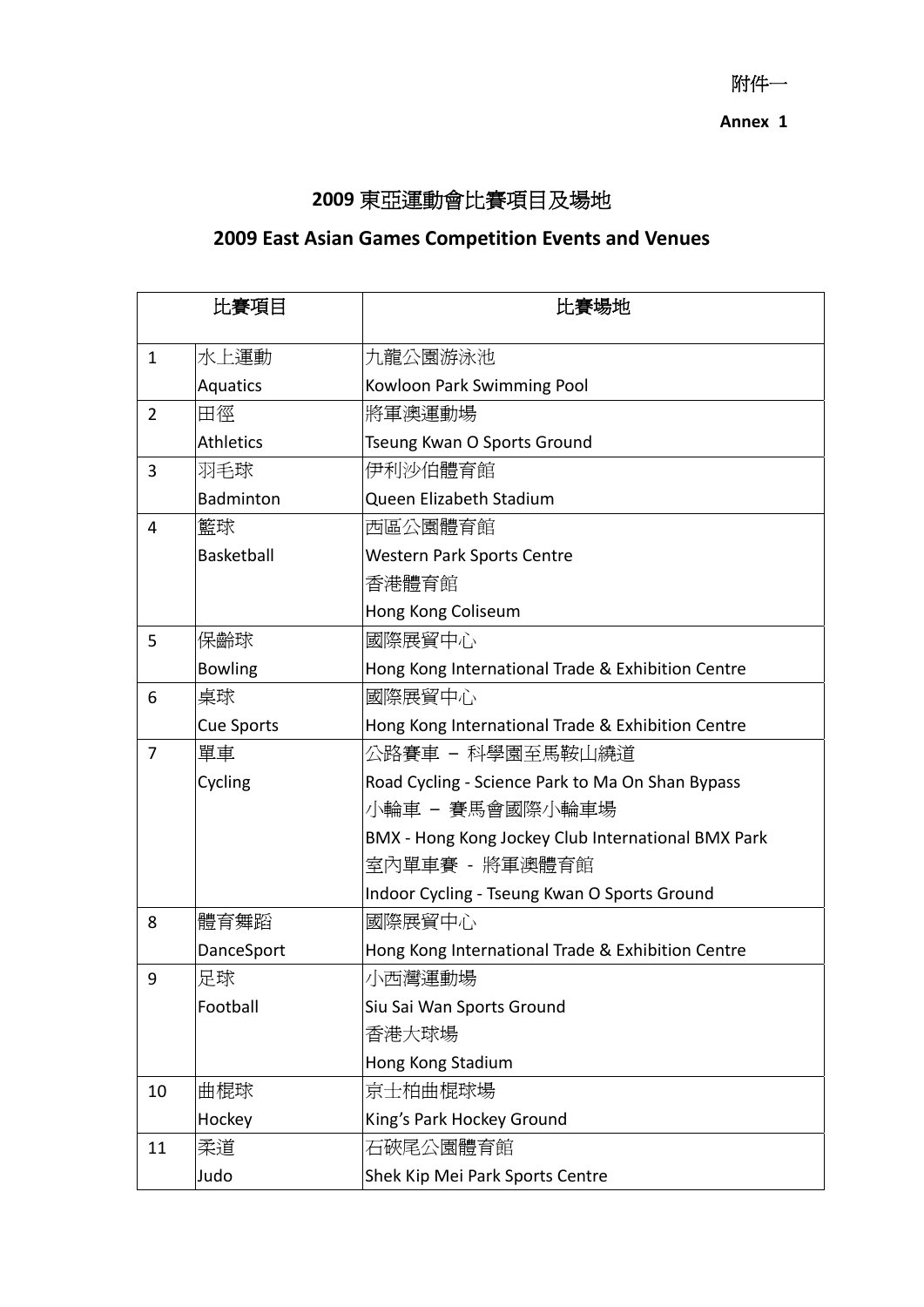| 比賽項目 |                     | 比賽場地                                   |  |  |
|------|---------------------|----------------------------------------|--|--|
| 12   | 賽艇                  | 沙田賽艇中心                                 |  |  |
|      | Rowing              | Sha Tin Rowing Centre                  |  |  |
| 13   | 七人欖球                | 香港大球場                                  |  |  |
|      | <b>Rugby Sevens</b> | Hong Kong Stadium                      |  |  |
| 14   | 射擊                  | 南華體育會                                  |  |  |
|      | Shooting            | South China Athletic Association       |  |  |
| 15   | 壁球                  | 香港壁球中心                                 |  |  |
|      | Squash              | Hong Kong Squash Centre                |  |  |
|      |                     | 香港公園體育館                                |  |  |
|      |                     | Hong Kong Park Sports Centre           |  |  |
|      |                     | 香港仔網球及壁球中心                             |  |  |
|      |                     | Aberdeen Tennis and Squash Centre      |  |  |
| 16   | 乒乓球                 | 伊利沙伯體育館                                |  |  |
|      | Table Tennis        | Queen Elizabeth Stadium                |  |  |
| 17   | 跆拳道                 | 石硤尾公園體育館                               |  |  |
|      | Taekwondo           | Shek Kip Mei Park Sports Centre        |  |  |
| 18   | 網球                  | 維多利亞公園網球中心                             |  |  |
|      | <b>Tennis</b>       | Victoria Park Tennis Centre            |  |  |
| 19   | 排球                  | 香港體育館                                  |  |  |
|      | Volleyball          | Hong Kong Coliseum                     |  |  |
| 20   | 舉重                  | 荔枝角公園體育館                               |  |  |
|      | Weightlifting       | Lai Chi Kok Park Sports Centre         |  |  |
| 21   | 滑浪風帆                | 赤柱正灘水上活動中心                             |  |  |
|      | Windsurfing         | Stanley Main Beach Water Sports Centre |  |  |
| 22   | 武術                  | 西區公園體育館                                |  |  |
|      | Wushu               | <b>Western Park Sports Centre</b>      |  |  |
|      |                     |                                        |  |  |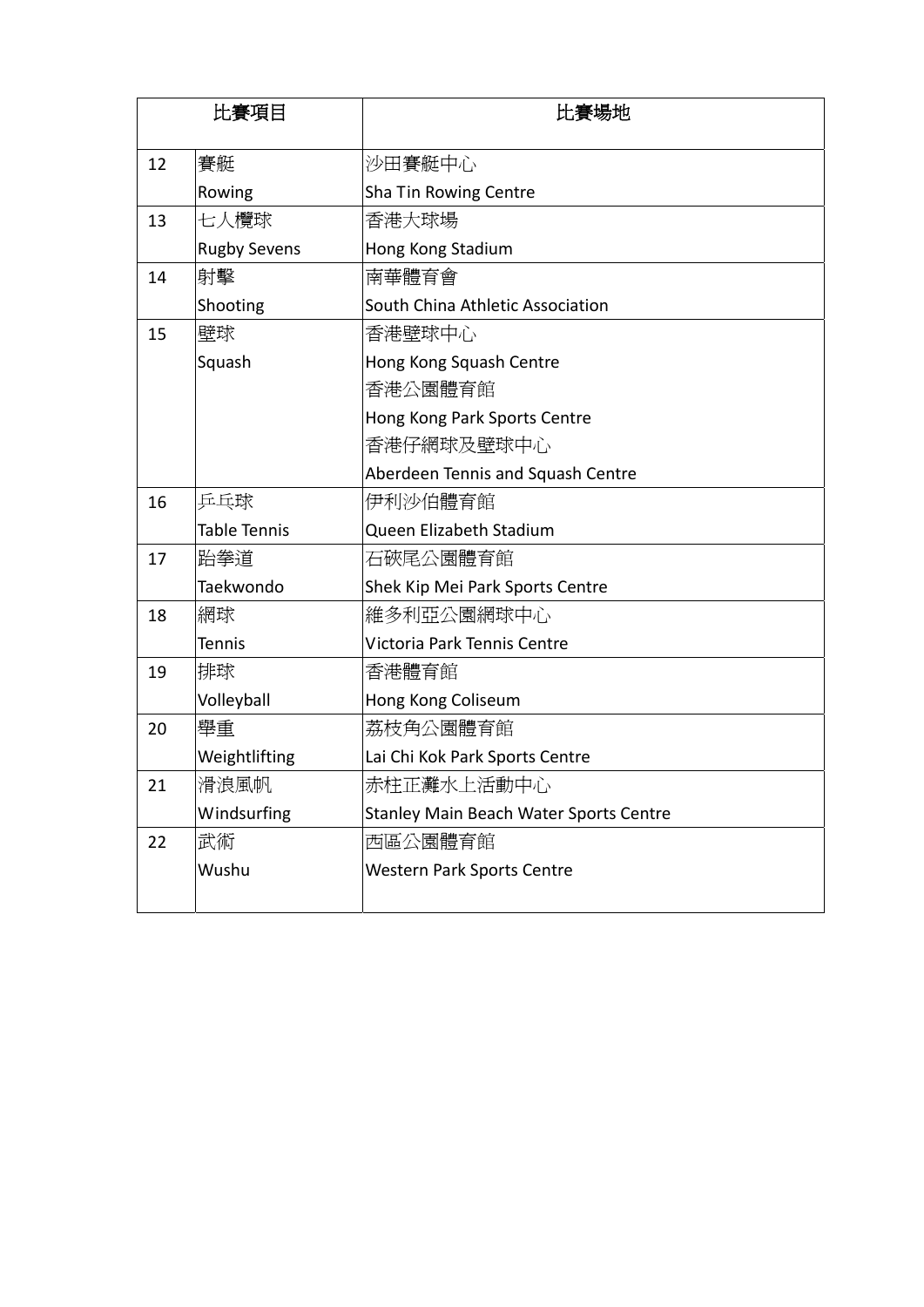

#### **2009**東亞運動會比賽項目及金牌數目

**2009 EAG Competition Events and Number of Gold Medals of the Events**

| 比賽項目<br><b>Competition Events</b>          | 個別項目的金牌數目<br><b>Number of Gold Medals of</b><br><b>Individual Events</b> |  |
|--------------------------------------------|--------------------------------------------------------------------------|--|
| 水上運動(游泳)<br><b>Aquatics (Swimming)</b>     | 40                                                                       |  |
| 水上運動(跳水)<br><b>Aquatics (Diving)</b>       | 10                                                                       |  |
| 田徑<br><b>Athletics</b>                     | 46                                                                       |  |
| 羽毛球<br><b>Badminton</b>                    | 7                                                                        |  |
| 籃球<br><b>Basketball</b>                    | $\overline{2}$                                                           |  |
| 保齡球<br><b>Bowling</b>                      | 12                                                                       |  |
| 桌球<br><b>Cue Sports</b>                    | 8                                                                        |  |
| 單車(公路)<br><b>Cycling (Rood)</b>            | 3                                                                        |  |
| 單車(小輪車)<br>Cycling (BMX)                   | $\overline{2}$                                                           |  |
| 單車(室內)<br><b>Cycling (Indoor)</b>          | 5                                                                        |  |
| 體育舞蹈<br><b>DanceSport</b>                  | 12                                                                       |  |
| 足球<br>Football                             | $\mathbf{1}$                                                             |  |
| 曲棍球<br><b>Hockey</b>                       | $\overline{c}$                                                           |  |
| 柔道<br>Judo                                 | 18                                                                       |  |
| 賽艇<br>Rowing                               | 13                                                                       |  |
| 七人欖球<br><b>Rugby Sevens</b>                | $\overline{2}$                                                           |  |
| 射擊<br><b>Shooting</b>                      | 4                                                                        |  |
| 壁球<br>Squash                               | 7                                                                        |  |
| 乒乓球<br><b>Table Tennis</b>                 | 7                                                                        |  |
| 跆拳道<br><b>Taekwondo</b>                    | 16                                                                       |  |
| 網球<br><b>Tennis</b>                        | 5                                                                        |  |
| 排球<br><b>Volleyball</b>                    | $\overline{2}$                                                           |  |
| 舉重<br>Weightlifting                        | 15                                                                       |  |
| 滑浪風帆<br>Windsurfing                        | $\overline{4}$                                                           |  |
| 武術(散手)<br>Wushu (Sanshou)                  | 7                                                                        |  |
| 武術(套路)<br><b>Wushu (Taolu)</b>             | 12                                                                       |  |
| 金牌數目<br><b>Total Number of Gold Medals</b> | 262                                                                      |  |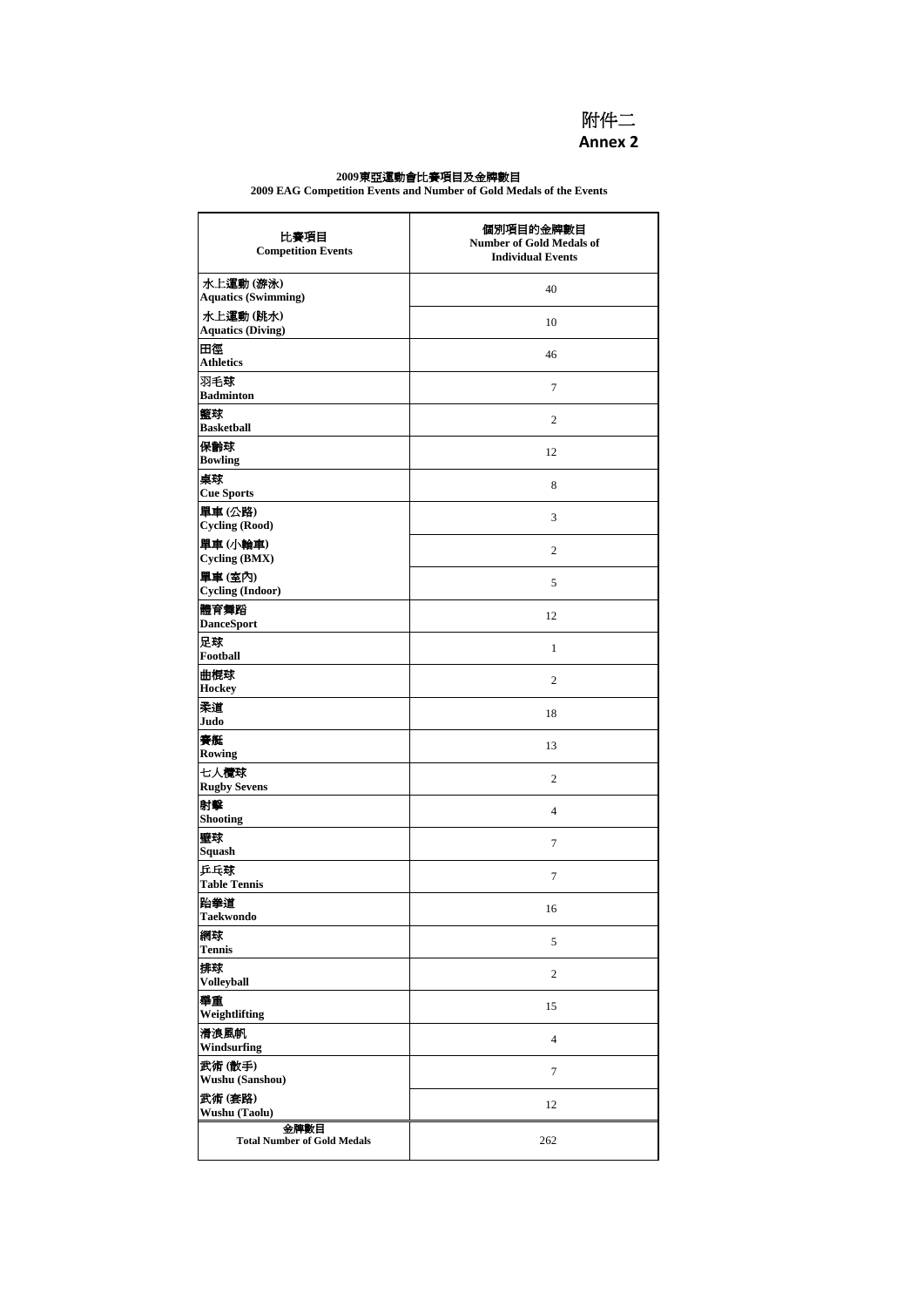#### **2009**東亞運動會香港隊獎牌表

#### **2009 East Asian Games Medal List for Hong Kong Team**

| 獎牌數目<br>No. of medals<br>項目<br><b>Sports</b> | 金牌 Gold Medal    | 銀牌 Silver Medal | 銅牌 Bronze Medal             | 獎牌數目<br><b>Total Number of Medals</b> |
|----------------------------------------------|------------------|-----------------|-----------------------------|---------------------------------------|
| 水上運動(游泳)<br><b>Aquatic(Swimming)</b>         |                  | $\mathfrak{Z}$  | $\,$ 8 $\,$                 | 11                                    |
| 水上運動(跳水)<br><b>Aquatic (Diving)</b>          |                  |                 | $1\,$                       | $\mathbf{1}$                          |
| 田徑<br><b>Athletics</b>                       |                  |                 | $\tau$                      | $\overline{7}$                        |
| 羽毛球<br><b>Badminton</b>                      | $\,1$            | $\mathbf{1}$    | $\sqrt{2}$                  | $\overline{4}$                        |
| 保齡球<br><b>Bowling</b>                        |                  | $\overline{2}$  |                             | $\sqrt{2}$                            |
| 桌球<br><b>Cue Sports</b>                      | $\sqrt{2}$       | $\mathbf{1}$    | $\mathbf{1}$                | $\overline{4}$                        |
| 單車(公路)<br>Cycling(Rood)                      | $\mathbf{1}$     | $\mathbf{1}$    | $\sqrt{2}$                  | $\overline{4}$                        |
| 單車(小輪車)<br>Cycling (BMX)                     | $\mathbf{1}$     |                 |                             | $\mathbf{1}$                          |
| 單車(室內)<br><b>Cycling (Indoor)</b>            | $\mathbf{1}$     | 5               | 3                           | 9                                     |
| 體育舞蹈<br><b>DanceSport</b>                    |                  |                 | 3                           | 3                                     |
| 足球<br>Football                               | $\mathbf{1}$     |                 |                             | $\mathbf{1}$                          |
| 曲棍球<br><b>Hockey</b>                         |                  |                 | $\mathbf{1}$                | $\mathbf{1}$                          |
| 柔道<br>Judo                                   | $\mathbf{1}$     |                 | $\mathbf{1}$                | $\overline{2}$                        |
| 賽艇<br>Rowing                                 | $\mathbf{1}$     | $\overline{4}$  | 6                           | 11                                    |
| 七人欖球<br><b>Rugby Sevens</b>                  |                  | $\mathbf{1}$    | $\mathbf{1}$                | $\sqrt{2}$                            |
| 壁球<br><b>Squash</b>                          | $\boldsymbol{7}$ | $\sqrt{5}$      |                             | 12                                    |
| 乒乓球<br><b>Table Tennis</b>                   | $\overline{c}$   | $\mathbf{1}$    | 5                           | $\,8\,$                               |
| 跆拳道<br><b>Taekwondo</b>                      |                  | $\mathbf{1}$    | $\sqrt{2}$                  | $\ensuremath{\mathfrak{Z}}$           |
| 舉重<br>Weightlifting                          |                  |                 | $\mathbf{1}$                | $\mathbf{1}$                          |
| 滑浪風帆<br>Windsurfing                          | 3                | $\overline{c}$  | $\sqrt{2}$                  | $\boldsymbol{7}$                      |
| 武術(散手)<br>Wushu (Sanshu)                     |                  | $\mathbf{1}$    | $\overline{4}$              | $\sqrt{5}$                            |
| 武術(套路)<br>Wushu (Tailu)                      | $\sqrt{5}$       | $\sqrt{3}$      | $\ensuremath{\mathfrak{Z}}$ | 11                                    |
| <b>Total Number of medals</b><br>獎牌數目        | ${\bf 26}$       | 31              | 53                          | 110                                   |